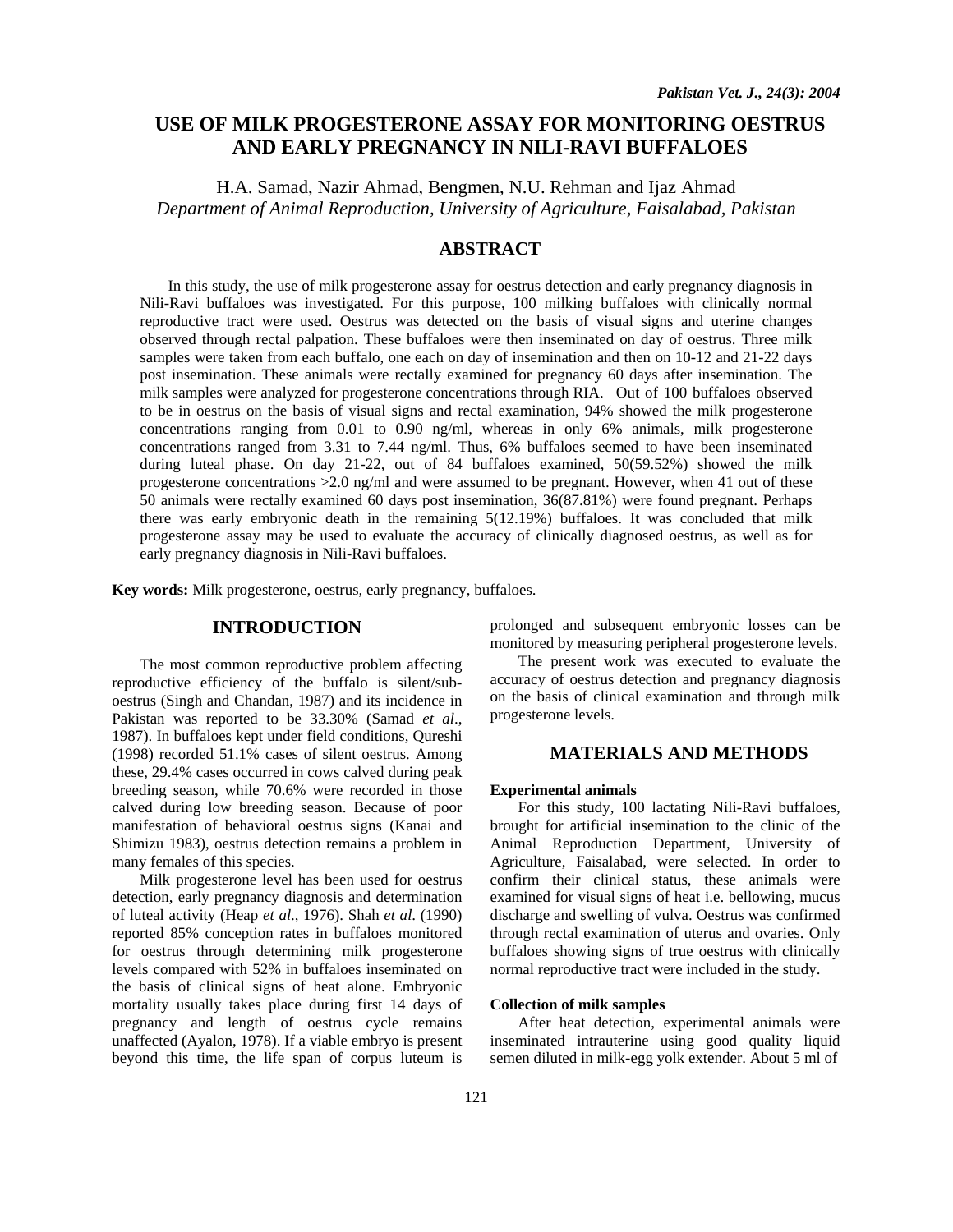milk sample was collected from each animal at the time of insemination (day 0 of oestrus cycle) in a sterilized sampling tube containing sodium azide as a presservative. Likewise, milk samples were also collected on days 10-12 (n=94) and 21-22 (n=84) post-insemination. Experimental animals were examined for pregnancy through rectal palpation 60 days post-insemination.

Immediately after collection, milk samples were centrifuged at 2000 rpm for 10 minutes, stored at 4ºC for 15 minutes and the fat was removed. These fat-free milk samples were stored at -20ºC until used for the determination of progesterone levels through radioimmunoassay (RIA).

#### **Determination of milk progesterone**

The progesterone levels in milk samples were determined through RIA, using the kit method. For this purpose, polypropylene tubes coated with progesterone antibodies provided with the RIA kit, were used. The standards used in the analysis covered the physiological milk progesterone concentration range (0.00 to 12.60 ng/ml) found in skim milk of most of the domesticated livestock species. From time to time, two freeze-dried skim milk samples were included with samples as external quality control. These quality controls were analyzed three times within an assay i.e. in the beginning, middle and at the end.

### **RESULTS AND DISCUSSION**

#### **Signs of oestrus**

In the present study, bellowing alone was noted to be the only sign of oestrus in 23% buffaloes with average milk progesterone concentration of 0.41 ng/ml. Mucus discharge was observed in 27% animals having milk progesterone level of 0.17 ng/ml. Both bellowing and mucus discharge were noted in 46% animals with milk progesterone value of 0.49 ng/ml. Bellowing with mucus discharge and restlessness was noted in only 4% buffaloes showing milk progesterone level of 0.11 ng/ml. It means that mucus discharge with other signs occurred in 77% oestrus buffaloes, while bellowing with other signs was noted in 73% animals. Marked swelling of valva was observed in 39% buffaloes, while moderate to slight swelling was seen in 60% animals, only 1% buffaloes showed no vulvar swelling during oestrus.

Singh *et al*. (1984) and Chohan (1988) reported bellowing as a sign of oestrus in 58.7 and 52.27% buffaloes, respectively. Danell (1987) closely monitored oestrus symptoms in Surti buffaloes and noted bellowing in 27.6% and mucus discharge in 100% animals. Vulvar swelling was noted in 100% buffaloes. Minor discrepancies among results of various studies

122 *Pakistan Vet. J., 24(3): 2004* 

can be attributed to differences in breed and managemental practices. Since buffalo is a seasonal breeder (Noakes *et al*., 2001), environment also affects oestrus signs in this species.

#### **Milk progesterone concentrations**

In the present study, milk samples were collected from 100 buffaloes diagnosed to be in oestrus on the basis of visual signs and rectal examination of genitalia. Among these, 94% animals showed the milk progesterone concentrations less than 1 ng/ml (range 0.01 to 0.90 ng/ml). In 6% buffaloes, progesterone concentrations at the time of insemination were more than 1.00 ng/ml (range 3.31 to 7.44 ng/ml). The progesterone level of more than 1 ng/ml has been considered to occur during luteal phase (Rajamahendran *et al*., 1993). Thus, among animals assumed to be in oestrus on the basis of visual signs and rectal examination, 94% were in true oestrus, while 6% buffaloes were inseminated during luteal phase of the cycle. According to Rajamahendran *et al*. (1993), 32 out of 667 cows (4.80%) were inseminated during luteal phase. Since detection of oestrus on the basis of visual signs and rectal examination is based on the experience of the inseminator, its accuracy can vary from person to person. Nevertheless, rectal examination of the genitalia, which showed 94% accuracy in this study, remains the convenient and reasonably reliable method of oestrus detection in individually kept large animals.

Among 94 buffaloes confirmed to be in oestrus on the basis of milk progesterone levels, 45.75% buffaloes showed mean milk progesterone concentration of 0.04  $\pm$  0.004 ng/ml on day of oestrus (Table 1). In 42.55% animals, milk progesterone concentration averaged 0.25  $\pm$  0.016 ng/ml, while in the remaining 11.70% buffaloes it was  $0.66 \pm 0.03$  ng/ml (Table 1). For 400 Nili-Ravi buffaloes, Shah *et al*. (1990) recorded progesterone concentration of  $0.34 \pm 0.12$  ng/ml in whole milk at oestrus. According to Pope *et al*. (1976), at the time of oestrus, progesterone concentration was 0.86 ng/ml for whole milk and 0.14 ng/ml for skim milk. Qureshi *et al*. (2000) observed that milk progesterone level in buffaloes fell to as low as 0.10 ng/ml on day of oestrus, with mean value of  $0.30 \pm 0.98$  ng/ml. This indicates that milk progesterone level at oestrus remains below 1.00 ng/ml.

Among 94 buffaloes examined during mid-cycle (10-12 day of oestrus cycle), milk progesterone concentration was 2.14  $\pm$  0.08, 3.95  $\pm$  0.46 and 6.04  $\pm$ 0.21 ng/ml in 36.17, 43.62 and 20.21% animals, respectively. Overall mean progesterone concentration during mid-cycle was  $3.72 \pm 0.16$  ng/ml, the range was 1.12 to 8.31 ng/ml (Table 1). For 400 Nili-Ravi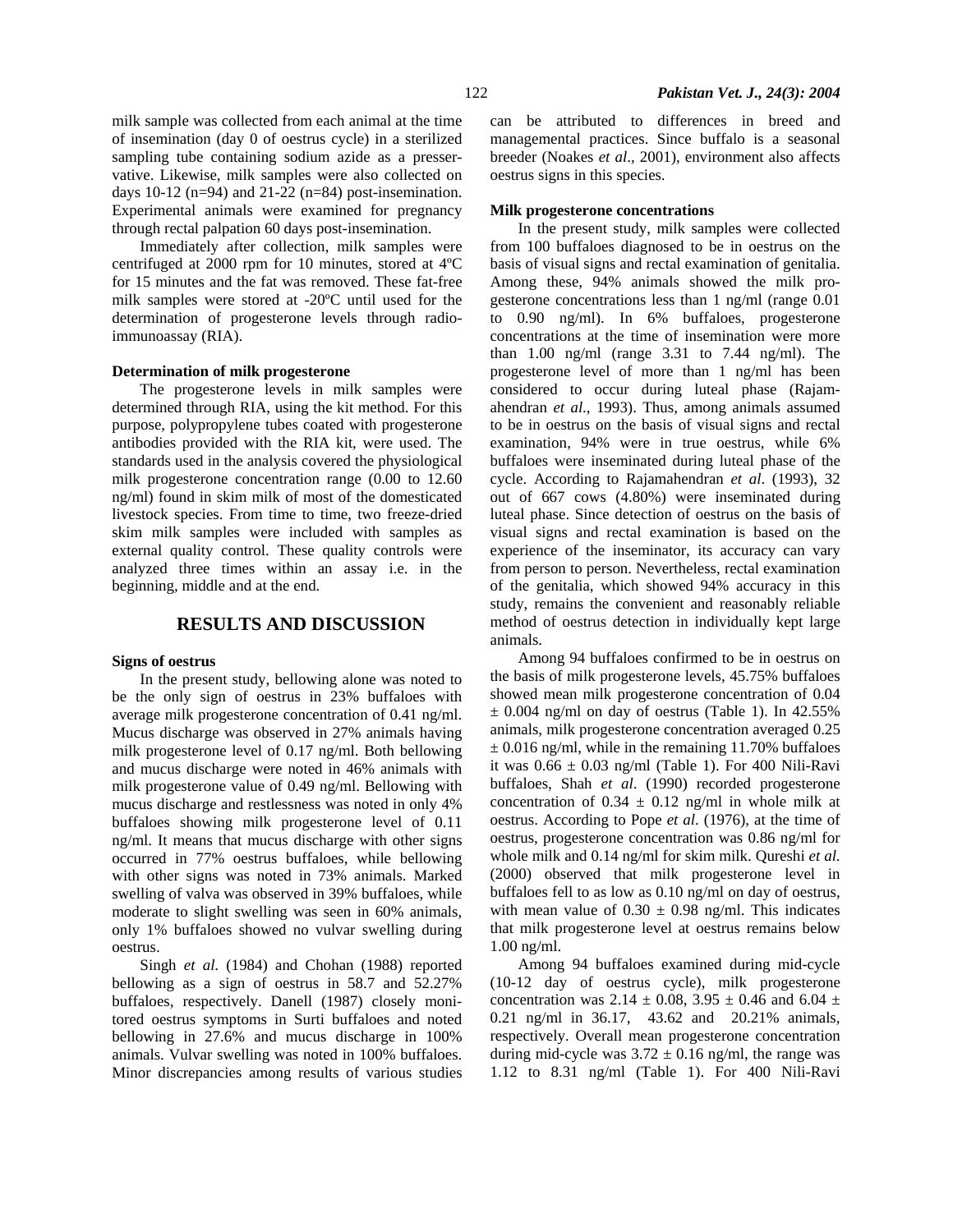| No of samples (%)                 | - J - F - -<br>Mean     | Range         |
|-----------------------------------|-------------------------|---------------|
| Day of insemination*              |                         |               |
| 43(45.75)                         | $0.04 \pm 0.004$        | $0.01 - 0.10$ |
| 40(42.55)                         | $0.25 \pm 0.016$        | $0.11 - 0.48$ |
| 11(11.70)                         | $0.66 \pm 0.030$        | $0.52 - 0.90$ |
| Mean                              | $0.215 \pm 0.224$       |               |
| 10-12 days post Al                |                         |               |
| 19 (20.21)                        | $6.04 \pm 0.21$         | $5.09 - 8.31$ |
| 41 (43.62)                        | $3.95 \pm 0.46$         | $3.13 - 4.80$ |
| 34 (36.17)                        | $2.14 \pm 0.08$         | $1.12 - 2.94$ |
| Mean                              | $3.72 \pm 0.16$         |               |
| 21-22 days post Al                |                         |               |
| 14 (16.67)                        | $6.85 \pm 0.32$         | $5.07 - 8.57$ |
| 27 (32.14)                        | $4.08 \pm 0.12$         | $3.14 - 5.00$ |
| 9(10.71)                          | $2.77 \pm 0.05$         | $2.64 - 2.92$ |
| 34 (40.48)                        | $0.14 \pm 0.03$         | $0.01 - 0.82$ |
| Mean                              | $2.69 \pm 0.29$         |               |
| — <i>— —</i> — — — — — — — —<br>. | $\cdot$ $\cdot$ $\cdot$ | .             |

**Table 1: Mean milk progesterone concentrations (ng/ml) in Nili-Ravi buffaloes on the day of insemination and 10-12 and 21-22 days post insemination** 

• Data for 6 buffaloes with progesterone levels >1.00 ng/ml have been excluded.

buffaloes, Shah *et al*. (1990) reported progesterone concentration of  $13.22 \pm 6.74$  ng/ml in whole milk during mid cycle. In fat free milk, progesterone concentration on day 11 of the cycle was 3.6 ng/ml (Vale *et al*., 1990).

A total of 84 buffaloes were examined on day 21- 22 post insemination. Among these, milk progesterone concentration was  $6.85 \pm 0.32$ ,  $4.08 \pm 0.12$ ,  $2.77 \pm 0.05$ and  $0.14 \pm 0.03$  ng/ml in 16.67, 32.14, 10.71 and 40.48% animals, respectively. The overall mean milk progesterone level on day 21-22 post insemination in these animals was  $2.69 \pm 0.29$  ng/ml, the range was 0.01 to 8.57 ng/ml. Thus, out of 84 buffaloes examined 21-22 days post insemination, in 50(59.52%) buffaloes milk progesterone level was above 2.5 ng/ml and these animals were assumed to be pregnant. In 34(40.48%) buffaloes the milk progesterone level was less than 1 ng/ml and these were considered as non pregnant.

Among 50 buffaloes that were assumed to be pregnant on the basis of milk progesterone concentrations (above 2 ng/ml) on day 21-22 post insemination, only 41 could be examined for pregnancy through rectal examination 60 days after insemination. Among these, 36(87.81%) were confirmed to be pregnant. Whether embryonic death have occurred in the remaining 5(12.19%) buffaloes, is not known. An accuracy rate of 82-88% have been reported in cows when pregnancy was diagnosed through milk progesterone levels 24 days after insemination (Heap *et al*., 1976).

In buffaloes that were confirmed pregnant 60 days after insemination, milk progesterone levels on day 0 (insemination day) were  $0.13 \pm 0.04$  ng/ml versus 0.37  $\pm$  0.17 ng/ml in those found non pregnant 60 days after insemination. The respective values for the two groups were  $3.72 \pm 0.16$  versus  $2.40 \pm 0.34$  ng/ml on day 10-12 and  $4.36 \pm 0.38$  versus  $1.53 \pm 1.28$  ng/ml on day 21-22 after insemination.

It was concluded that milk progesterone assay may be used to evaluate the accuracy of clinically diagnosed oestrus, as well as for early pregnancy diagnosis in Nili-Ravi buffaloes.

### **REFERENCES**

- Ayalon, N., 1978. A review of embryonic mortality in cattle. J. Reprod. Fert., 54: 483-493.
- Chohan, K.R., 1988. Synchronization of oestrus using prostaglandin F2 alpha and serum progesterone profile during oestrus cycle and early pregnancy in normal synchronized Nili-Ravi buffaloes. MSc Thesis, Univ. Agri., Faisalabad, Pakistan.
- Danell, B., 1987. Oestrus behaviour, ovarian morphology and cyclical variation in follicular system and endocrine pattern in water buffalo heifers. PhD Thesis, Swedish Univ. Agri. Sci., Uppsala, Sweden.
- Heap, R.B., R.J. Joldsworth, J.E. Gadsby, J.A. Laing and D.E. Walters, 1976. Pregnancy diagnosis in cows through milk progesterone concentration. British Vet. J., 132: 445-464.
- Kanai, Y. and H. Shimizu, 1983. Characteristics related to the oestrus cycle in the swamp buffalo under temperate conditions. Proc.  $5<sup>th</sup>$  World Conf. Anim. Prod., Tokyo, Japan, 2: 215-216.